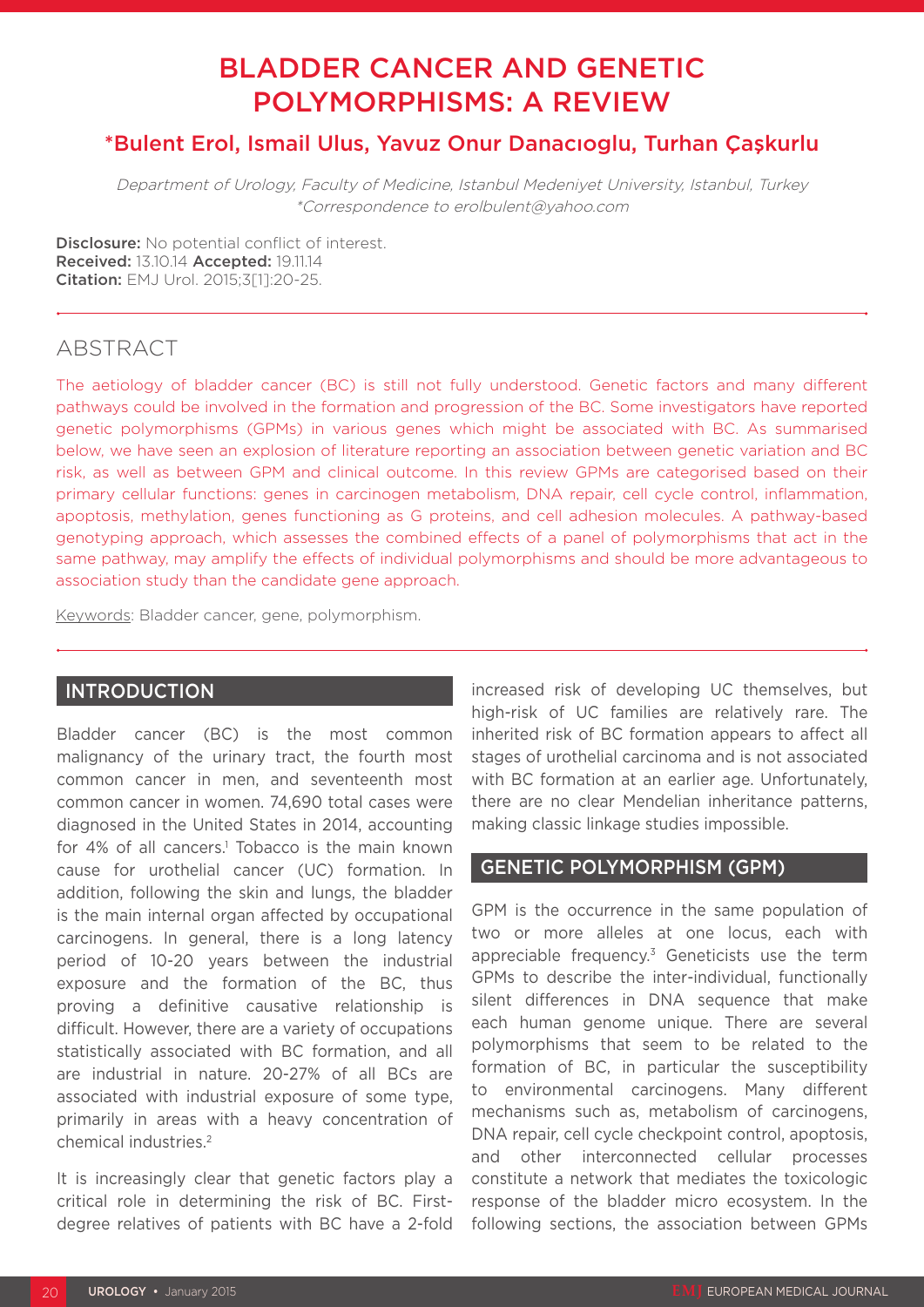of these key cellular mechanisms, BC risk, and disease progression is described.

# Carcinogen Metabolism

Individual differences in cancer susceptibility may be explained to a certain extent by genetic differences in metabolic activation and detoxification of carcinogens. The dynamic equilibrium between carcinogen-activating enzymes and detoxifying enzymes might be fundamental to determine the cell fate after exposure. Cytochromes P-450 (CYPs) is the key metabolic enzyme family capable of metabolising drugs and chemicals. The metabolism of a toxicant consists of two phases: Phase I enzymes, mainly CYPs, typically involved in the activation of carcinogens, whereas multiple Phase II enzymes generally function to detoxify carcinogens. The balance between Phase I and II enzymes often determines the accumulation of reactive intermediates, which may cause oxidative stress and toxicity.

CYP1A1 is an important Phase I xenobiotic metabolising enzyme, well known for its involvement in the metabolic activation of tobacco procarcinogens such as polycyclic aromatic hydrocarbons and aromatic amines. It is a highly polymorphic gene with more than 11 alleles thought to lead to amino acid changes. The majority of the eligible studies observed no significant association between CYP1A1 mutations and BC risk.<sup>4,5</sup> No significant association was found between CYP1B1 polymorphisms and BC risk in previous published studies.5,6 Hepatic CYP1A2 is believed to play an important role in the metabolic activation of arylamines. Humans exhibit considerable interindividual variability in CYP1A2 activity. This interindividual variation is most likely caused by both environmentally and genetically determined factors. Studies failed to show direct association between CYP1A2 polymorphisms and BC risk, however we have findings that the carcinogenic potential of this metabolic gene may depend upon the presence of its major inducer, cigarette smoking, and it is associated with increased risk of BC in subjects who are exposed to tobacco smoke.<sup>7-10</sup>

CYP2D6 encodes debrisoquine hydroxylase, whose substrates include aromatic amines, tobacco nitrosamines, and a wide range of commonly prescribed drugs such as antiarrhythmics, antihypertensives, alpha-blockers, monoamine oxidase inhibitors, morphine derivatives, antipsychotics, and tricyclic antidepressants.

Current studies show CYP2D6 did not appear to influence BC susceptibility.10,11 CYP2E1 catalyses the metabolic activation of various tobacco-related N-nitrosamines, such as N-nitrosodimethylamine and N-nitrosonornicotine, both of which are potent bladder carcinogens in experimental animals. The current studies suggested that the CYP2E1 polymorphism may be associated with BC susceptibility, especially in Caucasians.<sup>12-14</sup>

NADPH quinine oxidoreductase-1 (NQO1), a chemoprotective enzyme, plays an important role in protection against endogenous and exogenous quinines by catalysing two or fourelectron reductions of these substrates. Rich researches suggest that NQO1 GPM contribute to BC development, especially for NQO1 C609T polymorphism.12,15-19

Glutathione S-transferases (GST) comprises a major group of Phase II enzymes that play the key role in the detoxification of xenobiotics, environmental substances, and carcinogenic compounds. *GSTM1* and *GSTT1* are two extensively studied GST genes for their association with BC risk. A majority of the studies suggest that the null genotypes of *GSTM1* are significantly associated with increased risk of BC.20-23 Also Ha et al.24 concluded *GSTM1* tissue genotype has a predictive value for determining recurrence in non-muscle invasive BC.<sup>24</sup> The results from many studies, which indicate increased BC risk is associated with *GSTT1* genotypes, are controversial.10,25,26 There are studies suggesting *GSTT1* genotype as a prognostic indicator, independent of traditional pathologic prognostic parameters, for recurrence, progression,<sup>27,28</sup> and Bacillus Calmette-Guérin (BCG) therapy response.<sup>29</sup> Studies did not find any significant association between BC and *GSTA1* and *GSTP1* polymorphisms.30

SULT1A1 appears to be the principle human SULT (soluble sulfotransferases) form involved in the elimination of most phenolic xenobiotics, as well as some other substrates. The Arg213His polymorphism in SULT1A1 has a strong influence on the activity and stability of the enzyme. Li et al.<sup>31</sup> described a statistically significant protective role of the variant His allele. UDP-glucuronosyl transferases (UGT) represents another major Phase II drug-metabolising enzyme family sharing roles in detoxification and elimination of endo and xenobiotics. Contrary to previous studies, Zimmermann et al.<sup>32</sup> documented that there is no relationship between UGT2B7 polymorphism and BC.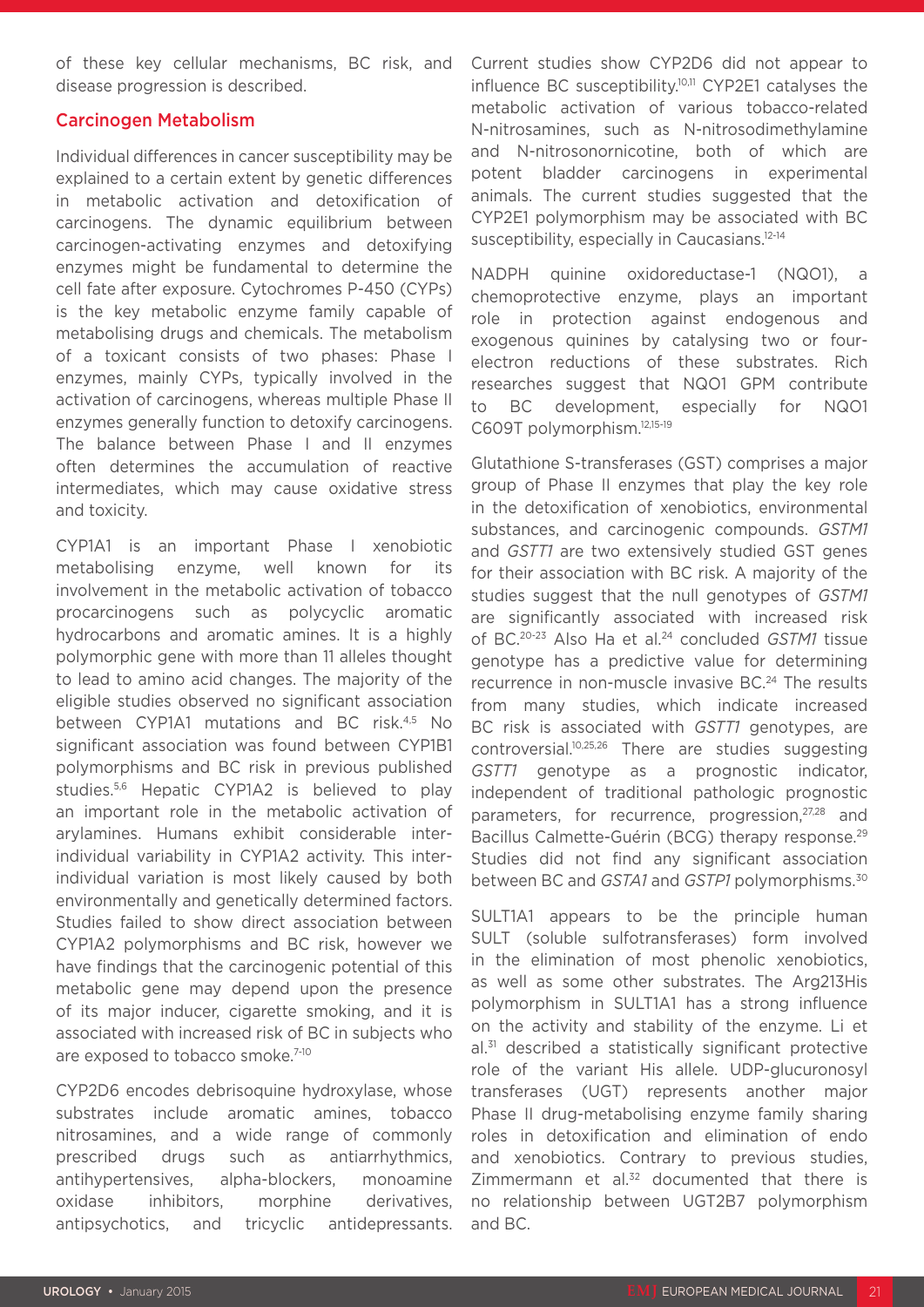N-acetyltransferases (NAT) catalyses the metabolic activation of aromatic and heterocyclic amine carcinogens by acetylation. There are two distinct NAT isozymes existing in the human population *NAT1*  and *NAT2*. The *NAT2* gene is subject to extensive polymorphism, which segregates the populations into rapid, intermediate, and slow acetylator phenotypes. Controversial results exist for the *NAT1* polymorphism and BC relationship but the majority highlight that an association is found between the *NAT1* polymorphisms investigated, and BC risk.<sup>33,34</sup> *NAT2* polymorphisms and their association with BC have been extensively studied. There are consistent reports on the connection of the *NAT2* slow acetylator polymorphisms with higher BC risk, both independently and in association with smoking or occupational exposures, especially arylamine. Also there are some papers demonstrating conflicting results. Selinski et al.<sup>35</sup> identified an 'ultra-slow' acetylator phenotype associated with BC risk, though slow acetylators in general were not associated with BC risk.<sup>35</sup> Also, Pesch et al.36 found that no interaction was detected between *NAT2* and any occupational exposure. The combined effect of *NAT1* and *NAT2* genotypes were also addressed in some of the studies.<sup>37</sup>

Myeloperoxidase (*MPO*), catechol-Omethyltransferase (*COMT*), manganese superoxide dismutase (*MnSOD*), and glutathione peroxidase 1 (*GPX1*) are single genes that encode four critical Phase II enzymes modulating carcinogen metabolism. *MPO* produces a strong oxidant, hypochlorous acid, and also activates procarcinogens in tobacco smoke. *COMT* catalyses the methylation of various endobiotic and xenobiotic substances, preventing quinine formation and redox cycling. *MnSOD* is one of the primary enzymes that directly scavenge potential harmful oxidising species and can be induced by free radical challenge and cigarette smoke. *GPX1* is a selenium-dependent enzyme that participates in the detoxification of hydrogen peroxide and a wide range of organic peroxides with reduced glutathione. Huang et al.38 concluded The *MPO* GPMs might modify the arsenic methylation profile and BC progression. No effect was observed for BC risk with *COMT* polymorphism.39 *GPX1* Pro198Leu polymorphism significantly increased susceptibility to BC, while the *MnSOD* Ala-9Val polymorphism was not associated with BC risk.40,41

#### DNA Repair

DNA damage, via constant attack from numerous chemical and physical agents, can initiate cancer. About 10,000 lesions are introduced in each cell every day. Our DNA repair mechanisms prevent the accumulation of the undesirable DNA injuries. Nucleotide-excision repair (NER), base-excision repair (BER), homologous recombination, nonhomologous end-joint, and mismatch repair are the main DNA repair systems. Each of these repair systems can recognise and fix an array of damage. In the meantime, these repair systems form an intertwining network that functions cooperatively. GPMs of DNA repair proteins with a suboptimal DNA repair capacity have been linked to increased cancer risk.

NER is the most versatile DNA repair pathway. It operates primarily on bulky lesions caused by environmental mutagens, such as UV light and polycyclic aromatic hydrocarbons. Xeroderma pigmentosum complementation group C (XPC) and excision repair cross-complementation group 6 are essential in the NER damage recognition step with different target specificity. Dou et al.<sup>42</sup> indicates that XPC Lys939Gln polymorphism may contribute to the development of BC risk. Meta-analysis of Liu et al.43 suggested that XPG Asp1104His polymorphism was not associated with BC risk. Up to now, many polymorphisms in the *XPD* gene have been identified, and the Lys751Gln is one of the most important polymorphisms. There are meta-analyses indicating XPD Lys751Gln polymorphism might contribute to the risk of BC.44

BER proteins mainly work on damaged DNA bases arising from endogenous oxidative and hydrolytic decay of DNA. Apurinic/apyrimidinic endonuclease 1, a rate-limiting enzyme of BER, has endonuclease function. Its relationship with BC is stil suspicious.<sup>45</sup> Hundreds of single nucleotide polymorphisms (SNPs) of XRCC1 have been validated and three of them were most extensively investigated: Arg194Trp in Exon 6 (rs1799782), Arg280His in Exon 9 (rs25489), and Arg399Gln in Exon 10 (rs25487). The overall results for these investigations suggest that XRCC1 Arg399Gln polymorphism might be a moderate risk factor for BC.

## Cell Cycle (CC) Control

CC controls are biochemical pathways that regulate CC progression in response to DNA damage. Losses of CC control appear to be early steps in the development of carcinogenesis and, ultimately,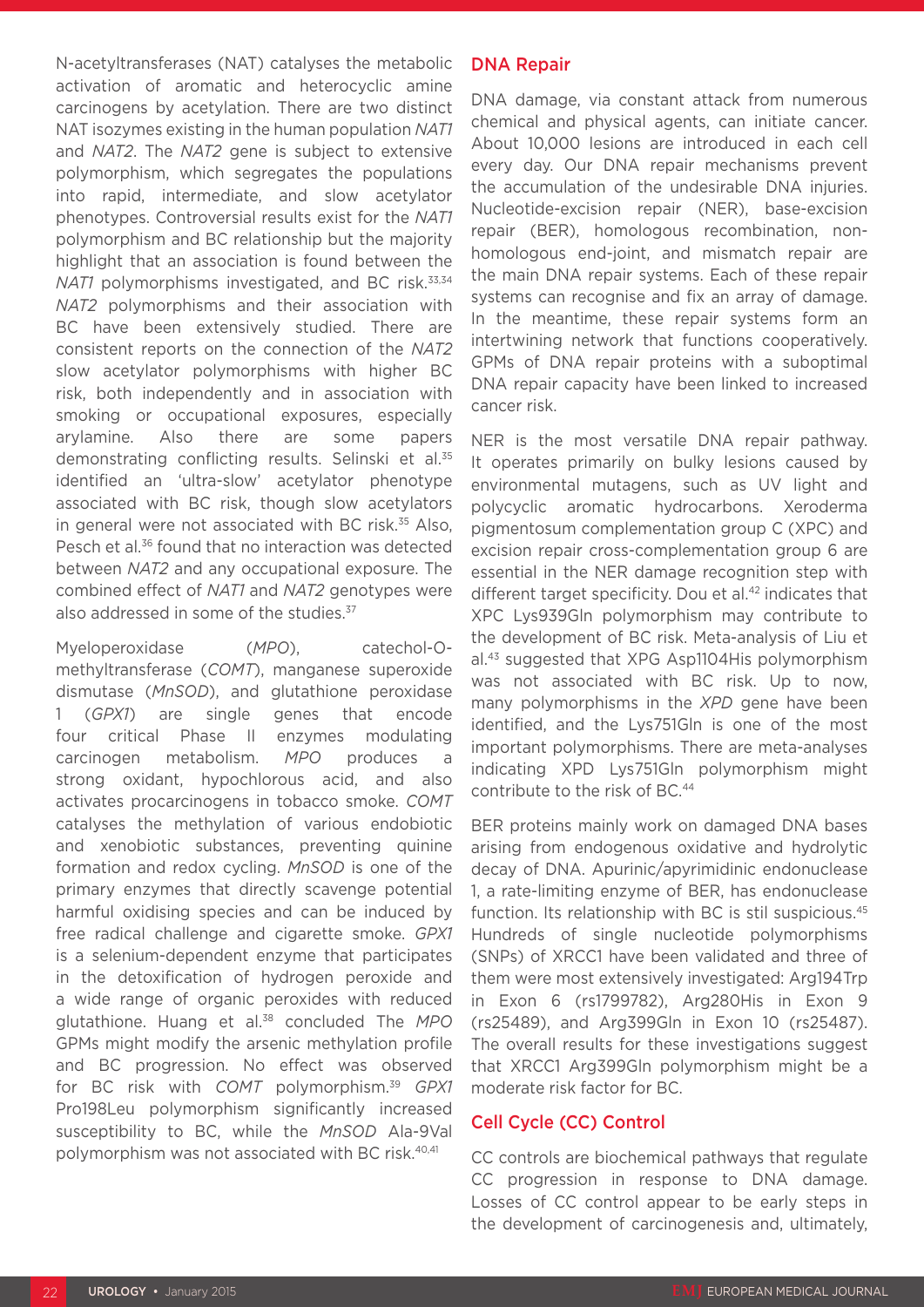cancer progression. The regulation of the CC is governed by both positive and negative CC regulatory factors. p53 is a transcription factor that acts as a fundamental regulator of CC arrest in the cell. This is supported by the fact that p53 is the most frequently inactivated in malignantly transformed cells. p53 elicits CC arrest through activation of downstream genes such as p21. Genetic variants in some of the CC regulators were studied for their associations with BC risk. p53 mutations have been described in more than 50% of human cancers. In particular, p53 loss of function has been related to the development of high-grade muscle-invasive disease. Also Piantino et al.46 tested Prima-1 molecule as a new therapeutic agent for urothelial carcinomas of the bladder, which characteristically harbours p53 mutations.

#### Inflammation Genes

There has been compelling evidence supporting the hypothesis that chronic inflammation contributes to cancer development. A substantial number of cancers derive from sites of chronic inflammation. Proinflammatory cytokines, growth factors, chemokines, reactive oxygen species, and COX-2 interact in a complex manner in the development and progression of an inflammatory environment. Genetic variants of inflammatory mediators have emerged in recent years as important determinants of cancer susceptibility and prognosis. Some of these polymorphisms have been linked to BC.

Cytokine proteins have key roles in carcinogenesis. On one hand, they are involved in the activation of the immune system to limit tumour growth. On the other, they may be involved in malignant transformation and tumour growth. The interleukin-1 (IL-1), one of the most potent proinflammatory cytokines, influences nearly every cell type and functions in the inflammation, cell growth, and tissue repair. IL-4 is a key cytokine produced by T cells and has an impact on B cell differentiation and proliferation. IL-4 inhibits macrophage activation and may be involved in cancer formation. Many papers exist which propose a strong relationship between IL-1 and IL-4, and BC risk.<sup>47</sup>

Tumour necrosis factor-alpha (TNF-α), a multifunctional cytokine, is key in inflammation, immunity, and cellular organisation. TNF-α has paradoxical roles in cancer, inducing destruction of blood vessels and cell-mediated killing of certain tumours as well as acting as a tumour promoter. The results of several studies do not reach a certain

conclusion, and the relationship between TNF-α and BC remains unclear. Additionally research exists, showing an association of tumour stage<sup>48</sup> and outcome after BCG immunotherapy.49 Transforming growth factor beta is a potent inhibitor of epithelial cell proliferation and it belongs to the group of tumour-derived cytokines. Castillejo et al.<sup>50</sup> concluded that the genetic variants analysed were not associated with an increased risk of BC.50

#### Apoptosis

Apoptosis plays a central role in cancer development. Two separate pathways (intrinsic and extrinsic) are able to trigger the caspase cascade of the apoptotic pathway. The extrinsic pathway is activated by the ligation of cell surface death receptors by their corresponding ligands, while the intrinsic pathway is triggered by disruption of mitochondrial membrane. Mittal et al.<sup>51</sup> and Wang et al.52 found an association of Death Receptor 4 in BC development.

#### G Proteins

G proteins are guanine-nucleotide-binding proteins that form a super-family of signal transduction proteins. The RAS family of monomeric G proteins are small GTPases cycling between a GTP-bound active state and an inactive GDP-bound state. Three of the five human RAS genes - including *HRAS*, *KRAS*, and *NRAS* are known to be associated with human cancer through mutation and/or over expression in tumours. Studies show that *HRAS* T81C SNP moderately increases BC risk.<sup>53-55</sup>

# Cell Adhesion Molecules

Cell adhesion is essential in all aspects of cell growth, cell migration, and cell differentiation. A growing body of evidence suggests that alterations in the adhesion properties of neoplastic cells may be pivotal in the development and progression of the malignant phenotype in a range of tumours, including BC. E-cadherin (CDH1), a member of the cadherin family, interacts with cytoskeletal proteins through the catenin complex. E-cadherin seems to function as a tumour-suppressor; loss of expression and/or abnormal function of E-cadherin leads to a loss of cell polarity and derangement of normal tissue architecture. Wang et al.<sup>56</sup> indicates that promoter polymorphism and methylation of CDH1 gene may be involved in the development and progression of BC. CDH1 gene promoter polymorphism and methylation might be promising biomarkers for the diagnosis and prognosis of BC.<sup>57</sup>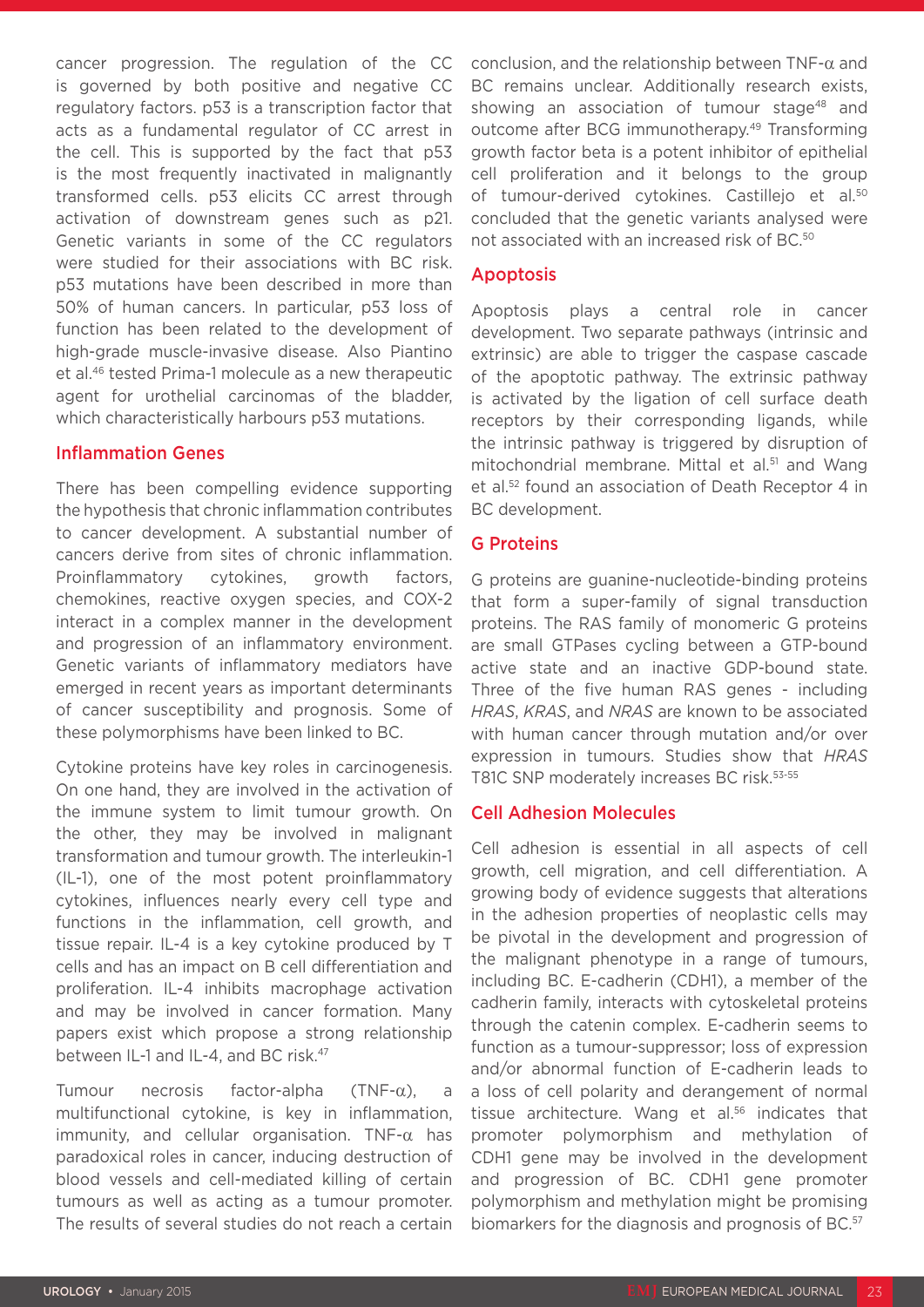#### Methylation Gene

Genome-wide hypomethylation in human cancer might be a consequence of decreased S-adenosylmethionine (SAM) level. Cancer risk might be modified by polymorphisms in methyl group metabolism genes that affect intracellular concentration of SAM, such as methylenetetrahydrofolate reductase and methionine synthase. Shi et al.<sup>58</sup> present no evidence of an association between this polymorphism and BC risk.

## PERSPECTIVE

The ultimate goals of molecular epidemiology studies are to provide a practical risk-assessment model that predicts if an individual is at a higher risk of cancer or to tailor cancer therapy (preventive or treatment) based on each individual's genetic profile. Unfortunately, we still have a long way to go. Hypothesis-driven genetic association studies, using either a candidate gene approach or a pathwaybased approach, have given and will continue to provide us with very valuable information. However, our expectations should not exceed what these studies can provide. The magnitude of associations by these studies will have limited value in public health and clinical care. Continued efforts to exhaustively search and genotype all identified SNPs (single GPM) with potential functional significance in so many genes are costly and

impractical. Anyone who has a predominant slow acetylation phenotype should not take up an occupation working with chemicals or dyes. Another example might be suggesting inhibition of a pathway associated with higher recurrence rates. If this is done, an oral therapy might be more attractive than catheterisation and administration of intravesical chemotherapy.

#### **CONCLUSION**

A more serious challenge to current association studies is to bypass the inherent limitation of the predominantly used candidate gene approach. Cancer is a complex multigenic and multistage disease involving the interplay of many genetic and environmental factors. It is unlikely that any single GPM would have a dramatic effect on cancer risk. The modest effect of each individual polymorphism, although providing valuable information, would have very limited value in predicting risk in the general population. Therefore, the future of risk assessment for multigenic complex diseases needs to move beyond the candidate gene approach. A pathway-based genotyping approach, which assesses the combined effects of a panel of polymorphisms that act in the same pathway, may amplify the effects of individual polymorphisms and should be more advantageous to association study than the candidate gene approach.

## REFERENCES

1. Jemal A et al. Cancer statistics. CA Cancer J Clin. 2014;64:9–29.

2. Reulen RC et al. A meta-analysis on the association between bladder cancer and occupation. Scand J Urol Nephrol Suppl. 2008;218:64-78.

3. Hedrick PW (ed.) Genetics of Populations (2009) 4th edition, Jones & Bartlett Learning: Sudbury, MA, pp. 104.

4. Lu Y et al. Lack of association between CYP1A1 polymorphisms and risk of bladder cancer: a meta-analysis. Asian Pac J Cancer Prev. 2014;15(9):4071-7.

5. Berber U et al. CYP1A1 (Ile462Val), CYP1B1 (Ala119Ser and Val432Leu), GSTM1 (null), and GSTT1 (null) polymorphisms and bladder cancer risk in a Turkish population. Asian Pac J Cancer Prev. 2013;14(6):3925-9.

6. Liu Y et al. The CYP1B1 Leu432Val polymorphism and risk of urinary system cancers. Tumour Biol. 2014;35(5):4719-25. 7. Tao L et al. Cytochrome P4501A2

phenotype and bladder cancer risk: the Shanghai bladder cancer study. Int J Cancer. 2012;1:130(5):1174-83.

8. Tian Z et al. Role of CYP1A2 1F polymorphism in cancer risk: evidence from a meta-analysis of 46 case-control studies. Gene. 2013;524(2):168-74.

9. Pavanello S et al. CYP1A2 polymorphisms, occupational and environmental exposures and risk of bladder cancer. Eur J Epidemiol. 2010;25(7):491-500.

10. Altayli E et al. CYP1A2, CYP2D6, GSTM1, GSTP1, and GSTT1 gene polymorphisms in patients with bladder cancer in a Turkish population. Int Urol Nephrol. 2009;41(2):259-66.

11. Ouerhani S et al. The role of CYP2D6\*4 variant in bladder cancer susceptibility in Tunisian patients. Bull Cancer. 2008;95(2):E1-4.

12. Basma HA et al. CYP2E1 and NQO1 genotypes and bladder cancer risk in a Lebanese population. Int J Mol Epidemiol Genet. 2013;4(4):207-17. eCollection 2013.

13. Deng XD et al. Functional RsaI/PstI polymorphism in cytochrome P450 2E1 contributes to bladder cancer susceptibility: evidence from a metaanalysis. Asian Pac J Cancer Prev. 2014;15(12):4977-82.

14. Cantor KP et al. Polymorphisms in GSTT1, GSTZ1, and CYP2E1, disinfection by-products, and risk of bladder cancer in Spain. Environ Health Perspect. 2010;118(11):1545-50.

15. Guo ZJ, Feng CL. The NQO1 rs1800566 polymorphism and risk of bladder cancer: evidence from 6,169 subjects. Asian Pac J Cancer Prev. 2012;13(12):6343-8.

16. Gong M et al. Association between NQO1 C609T polymorphism and bladder cancer susceptibility: a systemic review and meta-analysis. Tumour Biol. 2013;34(5):2551-6.

17. Lajin B, Alachkar A. The NQO1